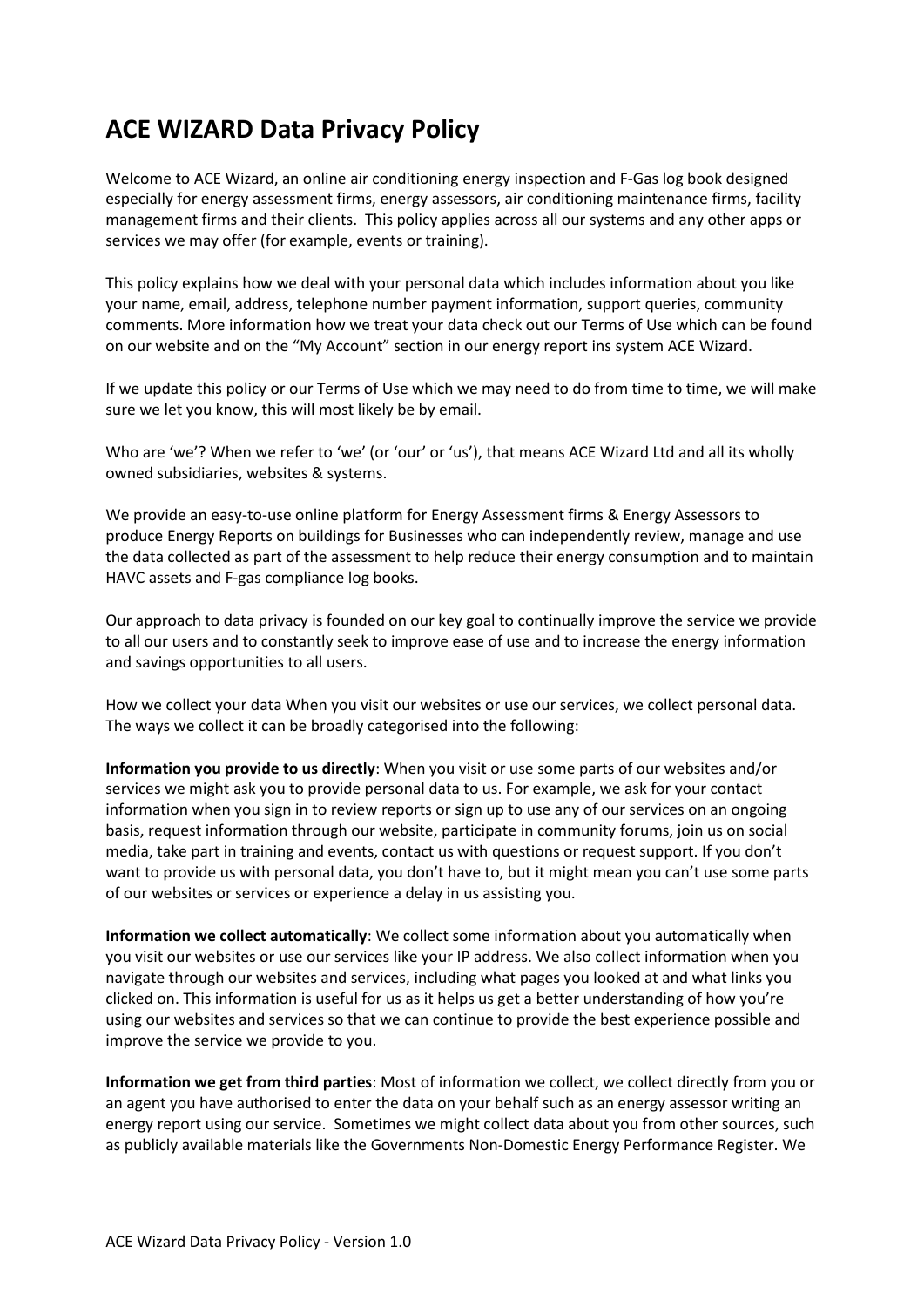use this information to supplement the personal data we already hold about you and your organisation, to better inform, personalise and improve our services to you.

Where we collect personal data, we'll only process it to perform a contract with you, or where we have legitimate interests to process the personal data and they're not overridden by your rights, or in accordance with a legal obligation, or where we have your consent. If we don't collect your personal data, we may be unable to support you or provide you with all our services.

If you're someone who doesn't have a relationship with us directly but believe that an ACE Wizard subscriber has entered your personal data into our websites or services. In the first instance you should contact that ACE Wizard subscriber for any questions you have about your personal data (including where you want to access, correct, amend, or request that the user delete, your personal data). Failing this please contact [support@acewizard.co.uk](mailto:support@acewizard.co.uk) and we will either engage the related ACE Wizard subscriber or work with you directly within a reasonable time frame.

How we use your data, we use your personal data to operate our websites and provide you with any services you've requested, and to manage our relationship with you. We also use your personal data for other purposes, which may include the following:

## **To communicate with you. This may include**:

- providing you with information you've requested from us (like training or education materials) or information we are required to send to you
- operational communications, like changes to our websites and services, security updates, or assistance with using our websites and services
- marketing communications (about ACE Wizard or another product or service we think you might be benefit from or are interested in) in accordance with your marketing preferences
- asking you for feedback or to take part in any research we are conducting (which we may engage a third party to assist with).

**To support you**: This may include assisting with the resolution of technical support issues or other issues relating to the websites or services, whether by email, in-app support or otherwise.

**To enhance our websites and services and develop new ones**: For example, by tracking and monitoring your use of websites and services so we can keep improving, or by carrying out technical analysis of our websites and services so that we can optimise your user experience and provide you with more efficient tools and better energy information.

**To protect**: So that we can detect and prevent any fraudulent or malicious activity, and make sure that everyone is using our websites and services fairly and in accordance with our terms of use.

**To market to you**: In addition to sending you marketing communications, we may also use your personal data to display targeted advertising to you online – through our own websites and services or through third party websites and their platforms.

**To analyse, aggregate and report**: We may use the personal data we collect about you and other users of our websites and services (whether obtained directly or from third parties) to produce aggregated and anonymised analytics and reports, which we may share with third parties partners to help add additional value to the services we provide you.